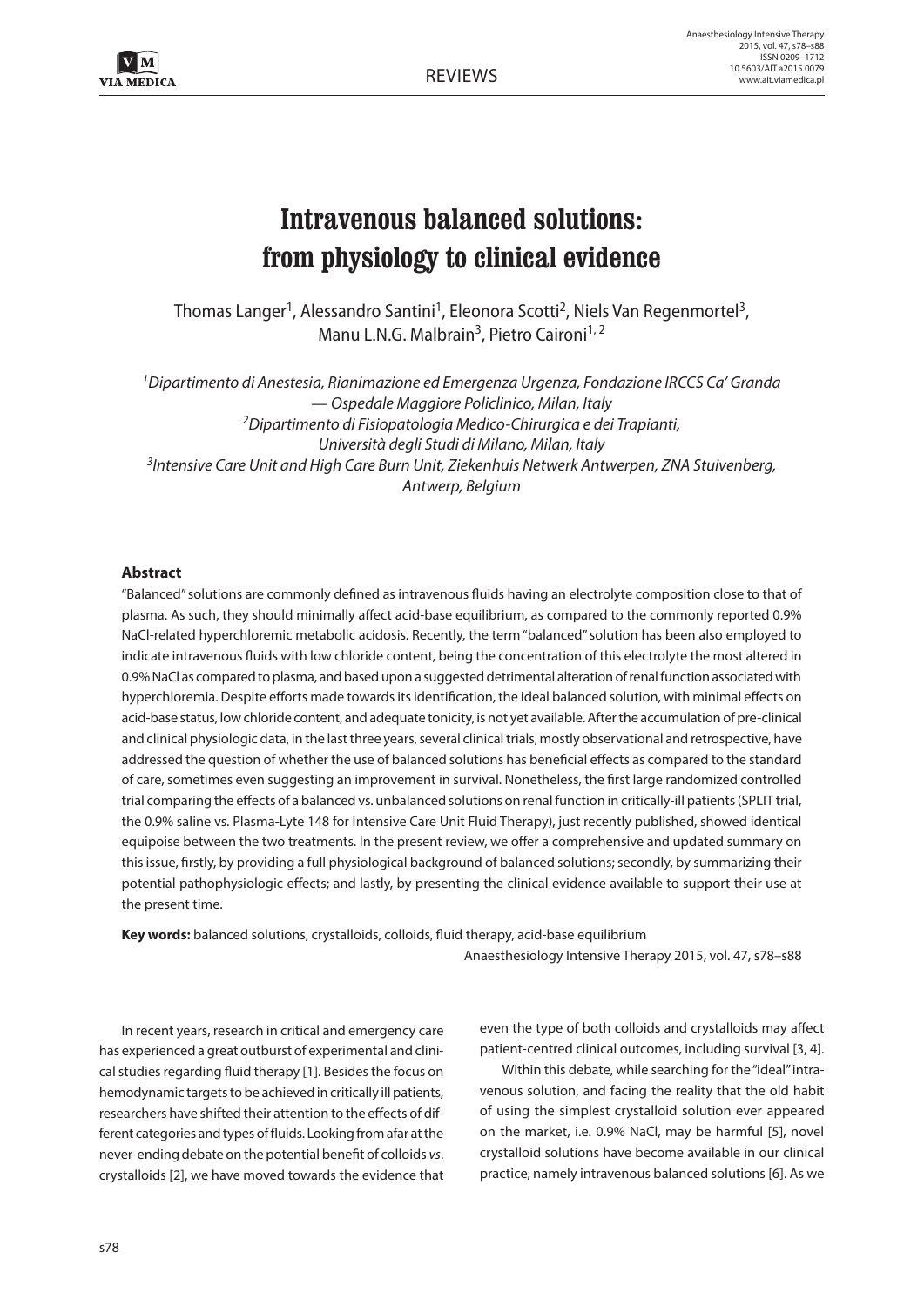will see, with the term "balanced fluids", researchers, clinicians, and industry define intravenous solutions whose electrolyte composition is closer to the composition of plasma, as compared to previously available solutions. As such, balanced solutions should minimally affect acid-base equilibrium, as compared to the commonly reported 0.9% NaCl-related hyperchloremic metabolic acidosis [7]. More recently, researchers have started to employ the term "balanced" solution to also indicate intravenous solutions with a low content of chloride, being the concentration of this electrolyte the most altered in 0.9% NaCl as compared to plasma, and based upon a suggested detrimental alteration of renal function associated with hyperchloremia [8].

In the last three years, several clinical trials have supported the hypothesis that the use of intravenous balanced solutions, as generally defined, may have beneficial effects as compared to the standard of care. Moreover, the first large randomized controlled trial comparing the effects on renal function and hospital survival of an intravenous balanced solution vs. 0.9% NaCl in critically ill patients has been recently published (SPLIT trial — the 0.9% saline vs. Plasma-Lyte 148 for Intensive Care Unit Fluid Therapy), showing no differences between the two treatments [9].

To further clarify the overall framework of this topic, we would like to offer a comprehensive review of this issue, firstly, by providing a full physiological background of balanced solutions; secondly, by summarizing their potential pathophysiologic effects; and lastly, by presenting the clinical evidence available at the moment to support their use or not.

### **WHAT DOES "BALANCED" SOLUTION MEAN?**

Homeostasis of body's water composition is a cornerstone of human physiology. As human beings, we normally match the daily output of water with oral water intake, and water homeostasis operates to maintain the effective circulating blood volume, as well as the overall content of water and electrolytes [10]. Fluid balance denotes a constraint of human homeostasis for which the amount of fluids lost from the body, in normal conditions, should equal the amount of fluid intake. Euvolemia defines the state of normal body fluid volume. While this process is regulated finely and efficiently in normal conditions, when an acute process alters such homeostasis, an intravenous administration of fluids may become necessary. This necessity, however, has two important implications in designing a fluid for intravenous administration. Firstly, the necessity for osmolarity and, therefore, the need for electrolytes dissolved in the solution, as we cannot administer intravenously a solution without an appropriate *tonicity* (as close as possible to plasma osmolarity). Secondly, the need, in specific clinical situations, for an oncotic pressure, or *oncoticity*, of the fluid and, therefore, for an oncotic molecule dissolved in the solution, ideally aimed

at maintaining the volume infused within the intravascular compartment.

Theoretically, an ideal balanced solution should have the entire content of all electrolytes equal to the electrolyte content of plasma. At the same time, each water solution must display (and actually does display) the characteristic of electrical-neutrality: the total amount of free positive charges dissolved in the solution (as cations) always equals the total amount of free negative charges dissolved in the solution (as anions) [11]. In the attempt to design an ideal balanced intravenous solution, these assumptions have revealed two aspects which are important to keep in mind. Firstly, all the intravenous solutions available (with the exception of 0.9% NaCl and pure dextrose-containing solutions) have included organic anions (such as acetate, lactate, malate, gluconate, etc.), as precursors of  $HCO_3^-$  in order to balance the total content of positive charges, i.e., organic components that are rapidly metabolized to  $\mathsf{HCO}_3^-$  in a living system (Table 1) [7]. This specific characteristic is mainly related to the difficulty of including  $HCO_3^-$  directly in intravenous solution, as the normal process to obtain an intravenous solution including HCO<sub>3</sub><sup>-</sup> (as in 8.4% NaHCO<sub>3</sub>) is quite complex. Secondly, precisely for the necessity of electrical-neutrality and in an attempt to avoid both hypotonicity and a high Strong Ion Difference (SID, thereby maintaining the Na+-Cl– difference within 24−30 mEq L<sup>-1</sup>), we have observed the development of balanced solutions with a relative supra-physiological concentration of Cl– (Table 1).

In the history of developing novel intravenous solutions, based on the observation that 0.9% NaCl induces hyperchloremic metabolic acidosis, balanced solutions have been thought as the intravenous solutions causing minimal effects on acid-base equilibrium. In parallel, after the observation of the harmful effects of Cl– content (with supra-physiologic Cl–-containing solutions) and the associated hyperchloremia on renal function, balanced solutions have been conceived as general intravenous solution with a normal (or lower than normal) Cl<sup>-</sup> content. Moreover, while these concepts were firstly applied for crystalloid solutions, they have been rapidly transferred to colloid solutions, with the use of "balanced" solutions with regard to the solvent in which the colloid molecules are dissolved.

As we will see in detail below, the two aspects characterizing balanced solutions (i.e., minimal effect on acid-base, and a physiological content of Cl<sup>-</sup>) cannot coexist nowadays, when also fulfilling the need for an osmolarity close to that of plasma. Therefore, there are two categories of intravenous "balanced" solutions available: 1) those with a minimal effect on acid-base equilibrium, having a SID close to a value of 24−29 mEq L<sup>-1</sup>; and 2) those with a Cl<sup>-</sup> content equal or lower than 110 mEq  $L^{-1}$ . To the first category belong intravenous solutions such as Lactated Ringer's, Acetated Ringer's, Hart-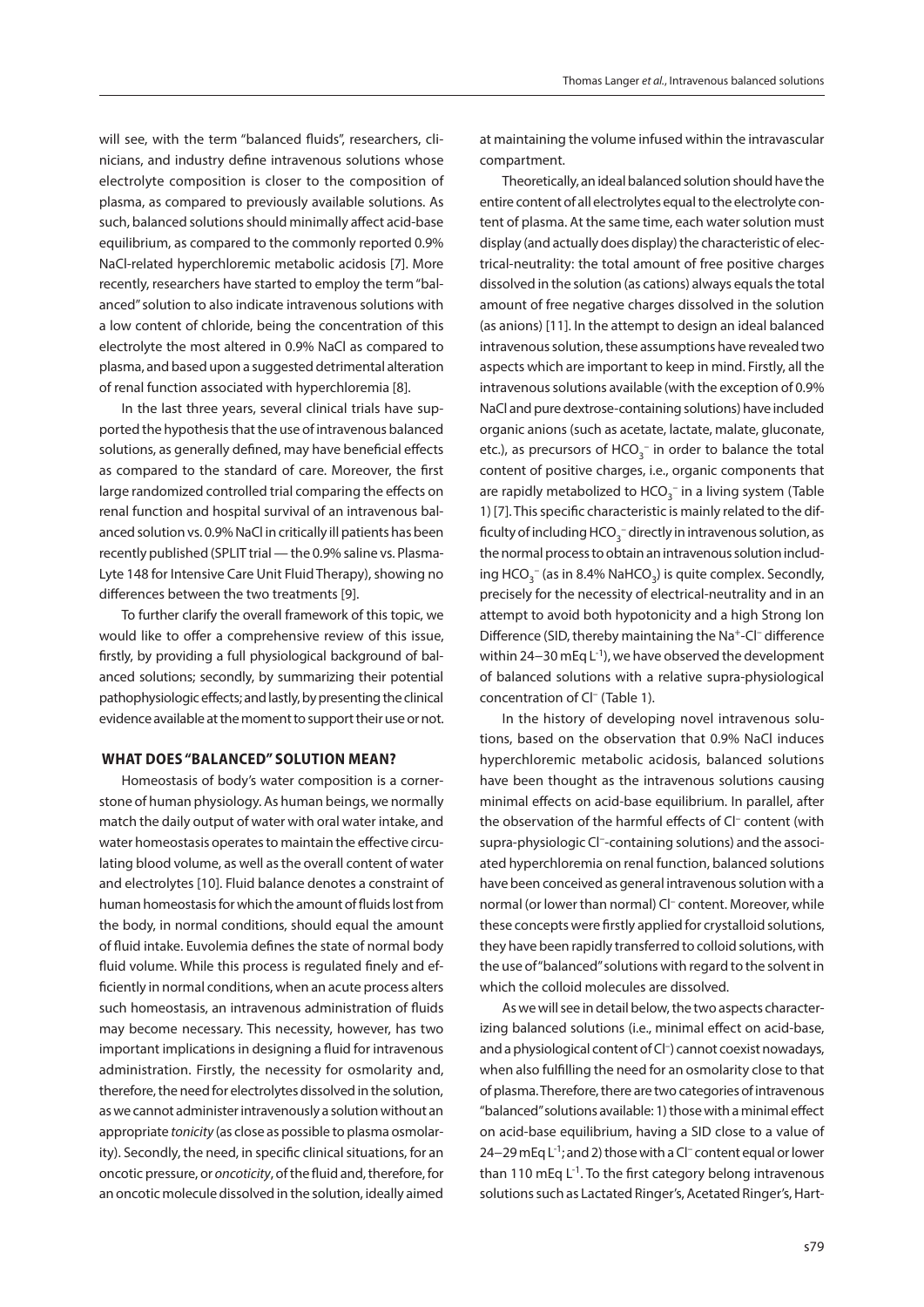|                                        | Crystalloids      |                          |                          |                          |                  |                          |                          | Gelatins                 |          |                          | <b>Starches</b>          |                          |
|----------------------------------------|-------------------|--------------------------|--------------------------|--------------------------|------------------|--------------------------|--------------------------|--------------------------|----------|--------------------------|--------------------------|--------------------------|
|                                        | Lactated Ringer's | <b>Acetated Ringer's</b> | Hartmann's<br>solution   | PlasmaLyte               | Sterofundin ISO* | ELO-MEL isoton           | lonolyte                 | Isoplex                  | Gelaspan | Hextend                  | Tetraspan                | Volulyte                 |
| Na <sup>+</sup> [mEq L <sup>-1</sup> ] | 130               | 132                      | 131                      | 140                      | 145              | 140                      | 137                      | 145                      | 151      | 143                      | 140                      | 137                      |
| $K^+$ [mEq $L^{-1}$ ]                  | $\overline{4}$    | 4                        | 5                        | 5                        | 4                | 5                        | $\overline{4}$           | 4                        | 4        | 3                        | 4                        | $\overline{4}$           |
| $Ca^{2+}$ [mEq $L^{-1}$ ]              | 3                 | 3                        | 4                        | $\overline{\phantom{0}}$ | 5                | 5                        | $\overline{\phantom{0}}$ | -                        | 2        | 5                        | 5                        | $\overline{\phantom{0}}$ |
| $Mg^{2+}$ [mEq L <sup>-1</sup> ]       |                   | —                        | -                        | 3                        | $\overline{2}$   | 3                        | 3                        | $1.8\,$                  | 2        | 0.9                      | $\overline{2}$           | 3                        |
| $Cl^-$ [mEq $L^{-1}$ ]                 | 109               | 110                      | 111                      | 98                       | 127              | 108                      | 110                      | 105                      | 103      | 124                      | 118                      | 110                      |
| Lactate [ $mEq L^{-1}$ ]               | 28                | -                        | 29                       | $\overline{\phantom{0}}$ | -                | $\qquad \qquad -$        | -                        | 25                       | -        | 28                       | $\overline{\phantom{0}}$ |                          |
| Acetate [mEq L <sup>-1</sup> ]         | $\qquad \qquad -$ | 29                       | $\overline{\phantom{0}}$ | 27                       | 24               | 45                       | 34                       | $\qquad \qquad -$        | 24       | $\overline{\phantom{m}}$ | 24                       | 34                       |
| Malate [mEq L-1]                       |                   |                          |                          | $\overline{\phantom{0}}$ | 5                | $\overline{\phantom{0}}$ |                          |                          |          | $\overline{\phantom{0}}$ | 5                        | $\overline{\phantom{0}}$ |
| Gluconate [mEq L <sup>-1</sup> ]       |                   |                          | -                        | 23                       | $\overline{a}$   |                          |                          |                          |          |                          |                          |                          |
| Dextrose $[g L^{-1}]$                  |                   |                          |                          | $\overline{\phantom{0}}$ |                  |                          | -                        |                          |          |                          | -                        |                          |
| Gelatin [g $L^{-1}$ ]                  |                   |                          |                          | $\overline{\phantom{0}}$ | -                |                          | -                        | 40                       | 40       |                          | $\overline{\phantom{0}}$ |                          |
| HES $[g L^{-1}]$                       |                   | -                        | -                        | $\qquad \qquad -$        | -                | -                        | $\qquad \qquad -$        | $\overline{\phantom{m}}$ | -        | 60                       | 60                       | 60                       |
| Dextran [g $L^{-1}$ ]                  |                   | -                        |                          | $\overline{\phantom{0}}$ | -                | -                        | -                        |                          | —        | —                        | $\qquad \qquad$          |                          |
| In-vivo SID [mEq L-1]                  | 28                | 29                       | 29                       | 50                       | 29               | 45                       | 34                       | 46                       | 56       | 28                       | 29**                     | 34                       |
| Osmolarity [mOsm L <sup>-1</sup> ]     | 278               | 277                      | 279                      | 294                      | 309              | 302                      | 286                      | 284                      | 284      | 307                      | 297                      | 287                      |

In-vivo SID — all organic molecules contained in balanced solutions are strong anions. The resulting calculated SID (in vitro-SID) is equal to 0 mE L<sup>-1</sup>. Once infused, the organic molecules are metabolized to CO<sub>2</sub> and water; the resulting in vivo-SID corresponds to the amount of organic anions metabolized; \* Sterofundin-ISO or Ringerfundin; \*\* Tetraspan *in vivo*-SID reported is the sum of organic anions; it is noteworthy that there is an inequality with SID calculated as the difference between inorganic cations and inorganic anions (29 mEq  $L^{-1}$  vs 33 mEq  $L^{-1}$ ).

mann's solution, Sterofundin ISO, Hextend, and Tetraspan. To the second category belong intravenous solutions such as Lactated Ringer's, Acetated Ringer's, Hartmann's solution, Plasma-Lyte, Elo-Mel Isoton, Isoplex, and Gelaspan (Table 1). Indeed, no ideal balanced solution has become available so far. Among the entire balanced solutions available, either they belong to just one category (having an effect on acidbase equilibrium while having a normal Cl<sup>-</sup> content, and vice versa), or present some limitations, such as relative hypotonicity (in the case of Lactated Ringer's, Acetated Ringer's, or Hartmann's solution) [12].

## **STEWART'S APPROACH AND THE MECHANISMS REGULATING ACID-BASE DURING FLUID INFUSION**

In the attempt to elucidate clearly the effects of intravenous solutions on acid-base status, it may be helpful to summarize the principles of Stewart's approach to acid-base equilibrium, taking into account both the hydro-electrolytic and acid-base balance.

In his physicochemical approach to acid-base and electrolyte equilibrium [13, 14], Peter Stewart began with describing the components of biologic fluids:

- a) *water*, the solvent, which has a high molality (~55.5 mol kg<sup>-1</sup>), and is very weakly dissociated;
- b) *strong electrolytes* (such as Na<sup>+</sup>, K<sup>+</sup>, Cl<sup>-</sup>), which are always entirely dissociated in biologic solution, and can be considered as chemically non-reacting;
- c) *weak, non-volatile acids* (mainly albumin and phosphates), which are defined as substances only partially dissociated in aqueous solution, according to their dissociation constant;
- d) carbon dioxide (CO<sub>2</sub>) system dissolved molecular CO<sub>2</sub> in equilibrium with carbonic acid  $(H_2CO_3)$  and its dissociation products.

Moreover, Stewart pointed out three constraints under which the system, i.e. an aqueous solution including strong electrolytes, non-volatile weak anions and  $CO<sub>2</sub>$ , has to operate:

- 1) *electrical neutrality* in every aqueous solution, the sum of positive charges must always equal the sum of negative charges;
- 2) *dissociation equilibria* the dissociation equilibrium of incompletely dissociated substances must always be satisfied;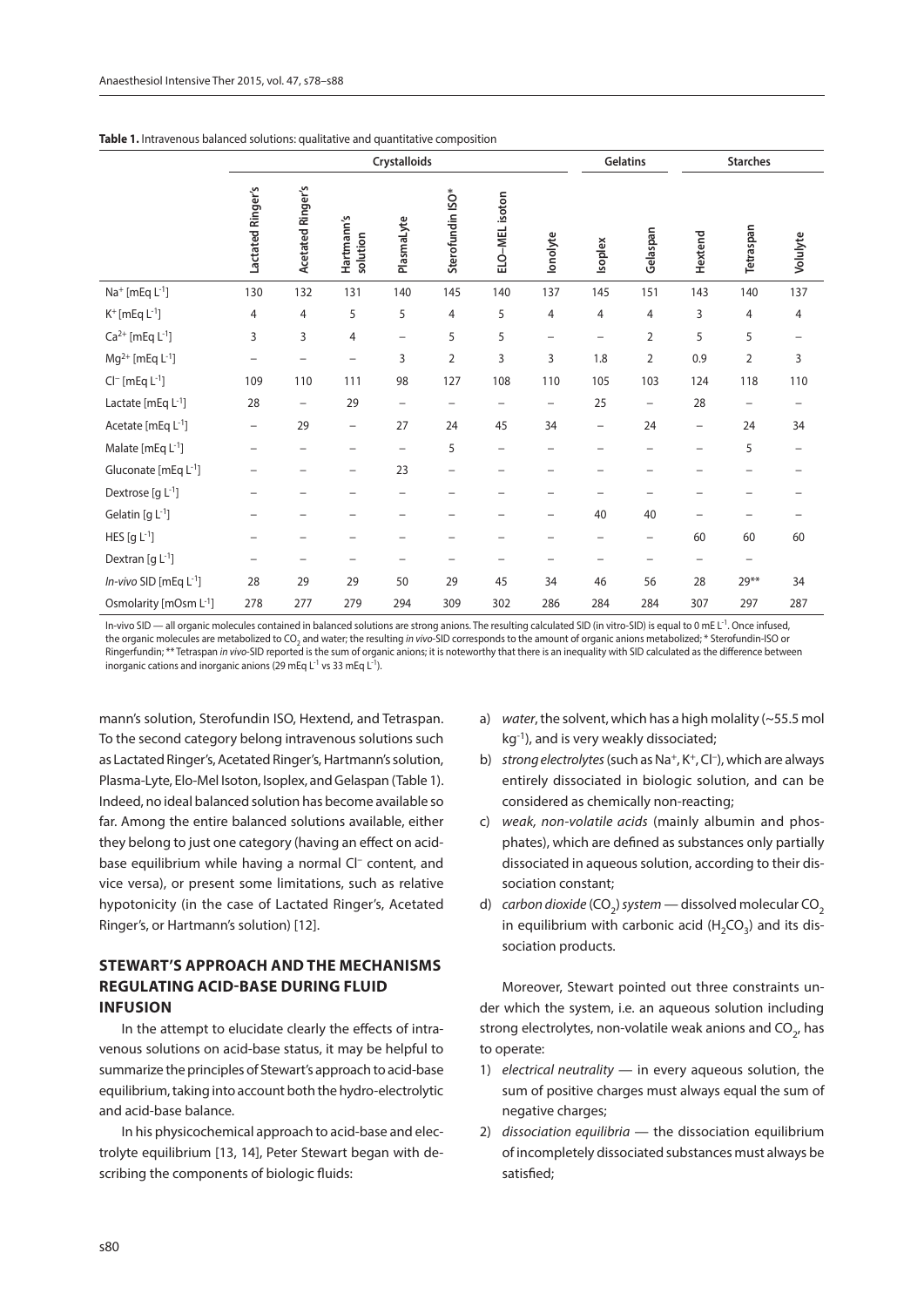| Respiratory acidosis<br>↑<br>$PCO2$ [mm Hg]<br>Respiratory alkalosis<br>↓<br>Metabolic alkalosis<br>↑<br>$SID$ [mEq $L^{-1}$ ]<br>Metabolic acidosis<br>↓<br>Metabolic acidosis<br>↑<br>$ATOT$ [mmol L <sup>-1</sup> ] | Independent variable | Variation | Acid-base effect    |
|------------------------------------------------------------------------------------------------------------------------------------------------------------------------------------------------------------------------|----------------------|-----------|---------------------|
|                                                                                                                                                                                                                        |                      |           |                     |
|                                                                                                                                                                                                                        |                      |           |                     |
|                                                                                                                                                                                                                        |                      |           |                     |
|                                                                                                                                                                                                                        |                      |           |                     |
|                                                                                                                                                                                                                        |                      |           |                     |
|                                                                                                                                                                                                                        |                      | J         | Metabolic alkalosis |

**Table 2.** Acid-base derangements according to Stewart's approach

 $PCO<sub>2</sub>$  — carbon dioxide partial pressure; SID — strong ion difference; Atot — total non-volatile weak acids

3) *conservation of mass* — the total concentration of an incompletely dissociated substance must always be

accounted for as the sum of the concentrations of its dissociated and un-dissociated forms.

Subsequently, Stewart set up a system of different equations describing how the variables at play reacted to each other, and how the hydrogen ion (H<sup>+</sup>) concentration (i.e., pH) varied according to these changes. The *dependent* variables were defined as H<sup>+</sup>, OH<sup>-</sup>, HCO<sub>3</sub><sup>-</sup>, CO<sub>3</sub><sup>2-</sup>, weak acid, and weak ions (A–). After mathematically solving the system, he identified three variables with the ability to influence, *independently*, the pH of biologic fluids (Table 2):

- 1) *the partial pressure of carbon dioxide* (PCO<sub>2</sub>);
- 2) *the concentration of non-volatile weak acids*  $(A_{\text{tot}})$ , mainly albumin and phosphates;
- 3) *the Strong Ion Difference* (SID), defined as the difference between the sum of strong cations (mainly Na<sup>+</sup>, K<sup>+</sup>, Mg<sup>2+</sup>,  $Ca<sup>2+</sup>$ ) and the sum of strong anions (mainly Cl<sup>-</sup>, lactate, and other possible unmeasured anions), according to the following formulas:
	- a)  $SID = (Na^+ + K^+ + Ca^{2+} + Mg^{2+}) (Cl^- + other strong$ anions);
	- b) *Abbreviated* SID =  $(Na^{+} + K^{+}) (Cl^{-})$

The influence of the independent variables can be predicted by solving six simultaneous equations:

- 1)  $[H^+] \times [OH^-] = Kw'$  (ionic product of water derived from water dissociation equilibrium, with Kw' being temperature-dependent, and including the dissociation constant Kw of water dissociation equilibrium)
- 2)  $[H^+] \times [A^-] = K_A \times [HA]$  (non-volatile weak acid dissociation equilibrium)
- 3)  $[HA] + [A^-] = [A_{TOT}]$  (conservation of mass for non volatile weak acids)
- 4)  $[H^+] \times [HCO_3^-] = Kc \times PCO_2$  (carbonic acid dissociation equilibrium)
- 5)  $[H^+] \times [CO_3^2] = Kc \times [HCO_3^-]$  (bicarbonate ion dissociation equilibrium)
- 6)  $[SID] + [H^+] [HCO_3^-] [A^-] [CO_3^2^-] [OH^-] = 0$  (electrical neutrality)

The above-mentioned mechanisms regulating acid base equilibrium clearly suggest that intravenous solutions may have an effect on plasma pH with a specific electrolyte composition, which determines the Strong Ion Difference of the infusion fluid (SIDinf), after the metabolism, invivo, of the organic anion included. after the metabolism of the organic anion included. Moreover, depending on their type (albumin and gelatins), fluids can also contain weak acids [7]. Therefore, according to the total amount infused, the SID*inf* and the content of weak acids, intravenous fluids can alter both SID and  $A<sub>TOT</sub>$  of plasma, with consequent effects on plasma pH. As a general rule, during fluid administration, plasma SID and  $A<sub>TOT</sub>$  will tend toward the SIDinf and A<sub>TOT</sub> of the administered fluid. However, as shown in Table 2, modifications of these two variables have different effects on plasma pH. The fluid that does not alter plasma pH, at constant PCO<sub>2</sub>, regardless of the total amount infused and the degree of plasma dilution, should therefore balance the variations of these two independent variables [15].

For crystalloid solutions, i.e. intravenous fluids not containing weak acids (albumin or phosphates), the following general rule has been identified based upon *in vitro* and *in vivo* studies [11, 15]:

- 1) If SID*inf* is greater than the baseline concentration of plasma  $\text{HCO}_3^-$ , then pH will tend toward alkalosis during the intravenous infusion;
- 2) If SID*inf* is lower than the baseline concentration of  $HCO_3^-$ , then pH will tend toward acidosis during the intravenous infusion;
- 3) If SIDinf equals the baseline concentration of  $HCO_{3}^{-}$ , then pH will not change, regardless of the extent of the dilution.

With this regard, we can state that a "balanced" crystalloid solution should be a crystalloid solution that has an *in-vivo*  SID, i.e., after the metabolism of organic anions, very similar to the patient  $\mathsf{HCO}_3^-$  concentration. It is noteworthy that this rule should apply also for non-ionic colloids, i.e. solutions that contain colloidal macromolecules that are electrically uncharged (such as starches and dextrans). On the other hand, ionic colloids, i.e., solutions that contain colloidal macromolecules that are electrically charged (such as gelatins and albumins) should have a greater SID*inf*, in order to balance the acidifying effect of the administered weak acid. If the  $A_{\text{TOT}}$  of the infused colloidal solution is equal to plasma A<sub>TOT</sub>, then SIDinf should ideally be equal to plasma SID in order to leave plasma pH unchanged regardless of the amount of infused fluid.

The theoretical understanding of the effects of intravenous solutions on acid-base equilibrium has two important consequences. Firstly, the effect on acid-base of a specific intravenous solution may vary in different patients, hav-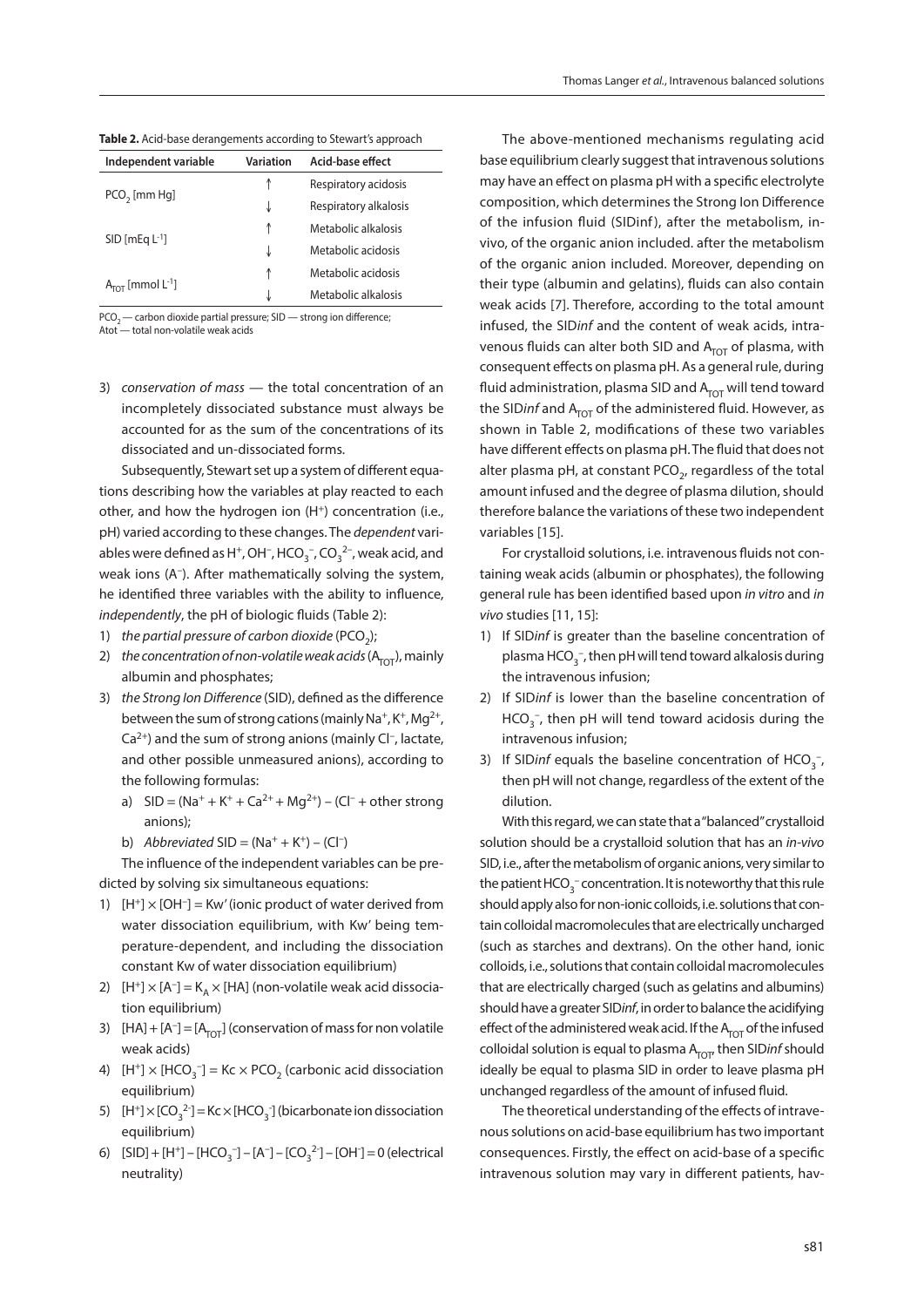ing different HCO $_3^-$  concentrations. Secondly, no available solution may be considered as totally balanced, and may be considered as the "ideal" balanced solution. In fact, since normal  $\mathsf{HCO_3^-}$  concentration is about 24 mEq L-<sup>1</sup>, and electrical neutrality must be satisfied, either we aim at not affecting acid-base at the cost of an increased Cl– content in order to have a SID*inf* close to 24 mEq/L, or we aim at having a physiological Cl<sup>-</sup> concentration at the cost of a greater SID*inf*.

## **ELECTROLYTE CONTENT AND BALANCED SOLUTIONS**

Another important aspect related to the concept of "balanced" solutions concerns the content of specific electrolytes other than Na<sup>+</sup> and Cl<sup>-</sup>, in particular of magnesium, calcium and potassium  $(K<sup>+</sup>)$ .

#### *MAGNESIUM*

Hypomagnesemia, i.e. a plasmatic concentration of magnesium below 1.5 mg dL $^{-1}$ , is a relatively common finding in both critically ill patients and patients admitted to ICU [16]. As with other abnormalities in plasmatic electrolyte concentration, severe hypomagnesemia may be associated with a higher incidence of cardiac arrhythmias and alterations in electrocardiographic findings, as well as alterations of the cerebral nervous system. Interestingly, experimental data have reported a reduction in glomerular filtration rate (GFR) and of renal blood flow (RBF) in relation with a concentration of magnesium lower than normal values, and a restoration of GFR and RBF after magnesium administration [17]. Recently, both hypomagnesemia and ionized hypomagnesemia have been reported as being associated with a worse prognosis, especially for a non-recovery renal function after development of acute kidney injury (AKI) [18], as well as longer ICU stay and greater mortality [19]. Therefore, when dealing with fluid replacement and the necessity of intravenous fluid replacement, it may be reasonable to employ intravenous fluids also including magnesium, in order to prevent hypomagnesemia. This is the rationale upon which the novel generation of "balanced" solutions (such as the crystalloid solutions Plasma-Lyte or Sterofundin ISO) have been developed with the inclusion of magnesium, as compared to the old generation (Lactated Ringer's, Acetated Ringer's or Hartmann's solution) (see Table 1). Although no studies have ever investigated the effects of balanced solutions on the incidence of hypomagnesemia, and magnesium can be easily supplemented intravenously, in clinical conditions in which a large volume replacement is required, this aspect may be an important issue in favour of the use of a novel balanced solution, as compared to all other types of fluids.

#### *CALCIUM*

Hypocalcemia, especially if measured as total  $Ca^{2+}$  content, may be considered the most common abnormality in plasma electrolyte concentration observed in acutely ill patients [16], achieving a prevalence as high as 90% of critically ill patients [20]. Besides the possible causes, the possible symptoms and clinical consequences are well known: alterations in muscle contractility, of peripheral and central nervous system function, cardiac arrhythmias and others. Replacement of plasma  $Ca^{2+}$ content is obtained generally with the intravenous administration of either Ca<sup>2+</sup>-gluconate or Ca<sup>2+</sup>-chloride. Nonetheless, it may be reasonable to include also  $Ca<sup>2+</sup>$  in an ideal "balanced" solution, especially in the necessity of large volume replacement therapies. However, we need also to consider the possible limitation of having a  $Ca<sup>2+</sup>$ -containing intravenous solution, as related to the risk of  $Ca^{2+}$  precipitation when infused through the same vascular access of either blood components (precipitation of Ca<sup>2+</sup> as Ca<sup>2+</sup>-citrate) or bicarbonate (as Ca<sup>2+</sup>carbonate). This is the rationale underlying the development of Ca2+-free intravenous balanced solutions (Table 1).

#### *POTASSIUM*

Hypokalemia is a further life-threatening electrolyte abnormality often observed in critically ill patients [16]. Moreover, it is often associated with abnormalities of the content of other electrolytes. Symptoms include both alterations of muscle contractility, and alterations in cardiac rhythm. Although the common route of  $K^+$  replacement is oral administration, intravenous administration may be required in severe cases. All the available intravenous balanced solutions present a concentration of K+ within normal ranges, which does not necessarily cope with the normal daily intake K<sup>+</sup> requirement [21]. This feature has been erroneously considered a reason for preferring the use of 0.9% NaCl as the only intravenous solution potentially applicable in the case of patients with acute or chronic renal failure. As we will discuss below, several trials in this clinical context have clearly demonstrated that this concern is mistaken.

## **THE IMPORTANCE OF CHLORIDE CONTENT AND ITS PATHOPHYSIOLOGIC EFFECTS**

Chloride is the main anion of the extracellular fluid, and although its concentration in plasma is not as tightly regulated as that of Na<sup>+</sup> and K<sup>+</sup>, it has a central role in acidbase equilibrium [22, 23]. Because of such physiological features, Cl– is also the main anion of any crystalloid solution given intravenously for fluid resuscitation and volume maintenance [7]. Nonetheless, over the years, it has become evident that the Cl– content of intravenous fluids, especially at supra-physiologic levels, may have relevant clinical consequences [24].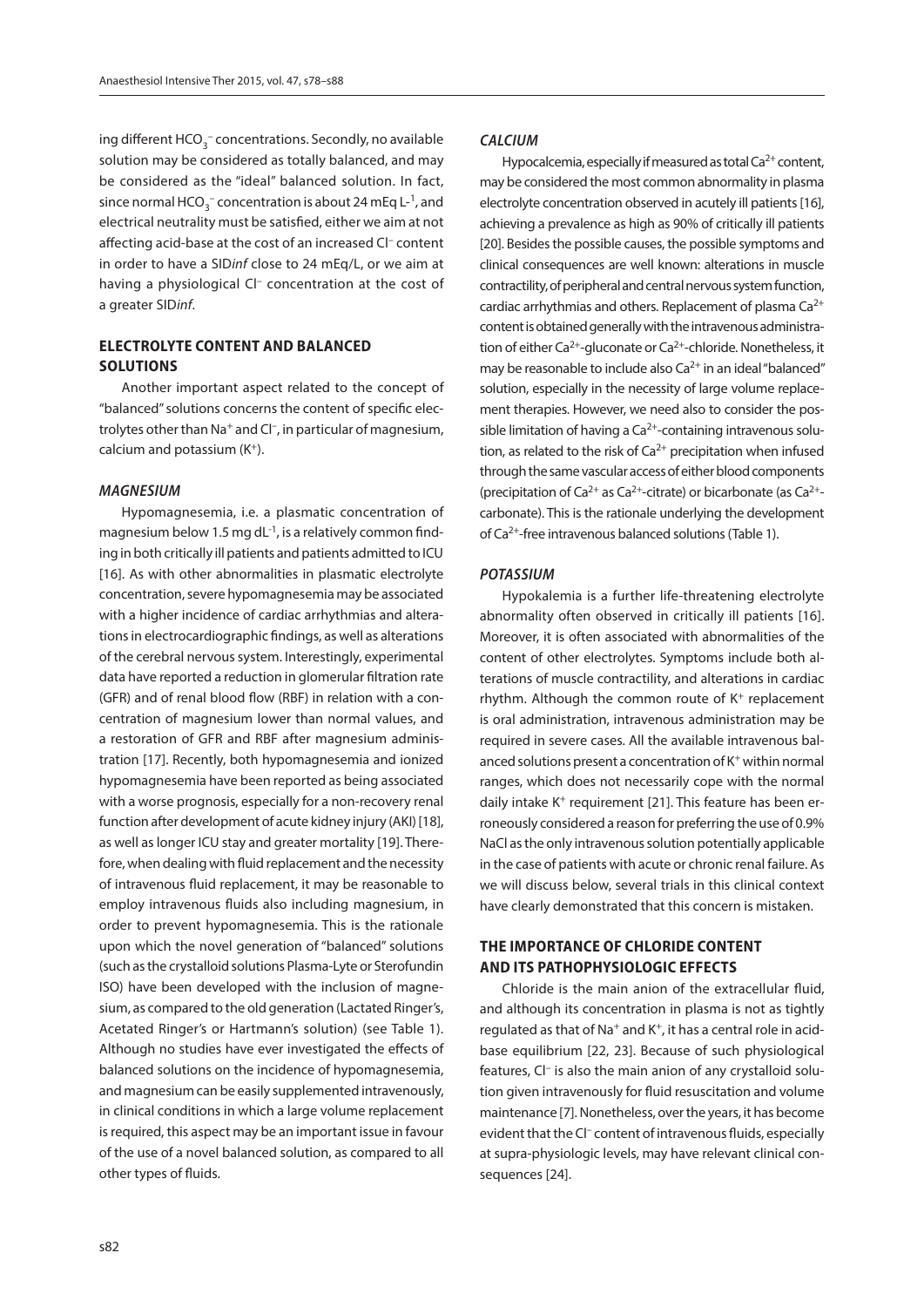

Figure 1. Pathophysiology and clinical consequences of hyperchloremic acidosis

The circle represents a clinical scenario in which normal saline (NS) is administered as resuscitation fluid (upper left), hyperchloremia ensues as a result and reduces the plasma strong ion difference (SID, upper right) which in turn causes metabolic acidosis (lower right). If the clinician interprets the acid-base derangement as a consequence of an hypovolemic state with tissue hypoperfusion (lower left), which represents the most frequent cause of metabolic acidosis in critically-ill patients, therapy will consist of fluid resuscitation (upper left), potentially maintaining the vicious cycle.

The green and yellow inserts summarize the detrimental effects of hyperchloremia (green) and metabolic acidosis (yellow), respectively. It is noteworthy that some pathophysiological effects of hyperchloremic metabolic acidosis (e.g. reduction in renal blood flow and glomerular filtration rate, decreased diuresis with fluid overload, decrease in systemic blood pressure) can worsen the clinical picture, potentially misleading the clinician into administering more chloride-rich fluids for a (presumed) hypovolemic/hypoperfusive state.

Normal saline, still one of the most employed intravenous crystalloid solutions, presents a high, non-physiological content of Cl<sup>-</sup> (and Na<sup>+</sup>), and has long been known to induce, as a side-effect of its liberal administration, hyperchloremic metabolic acidosis [25, 26]. Even if it is often considered self-limiting and benign in nature, 0.9% NaClinduced metabolic acidosis will be added to any other possible causes of acidosis, especially in critically ill patients, thereby potentially complicating or worsening the clinical picture (as during the treatment of diabetic ketoacidosis, as an example) [27, 28]. Moreover, the induction of hyperchloremic metabolic acidosis in relation to 0.9% NaCl may also mislead clinicians into looking for, and maybe erroneously treating, a "classic" cause of metabolic acidosis in an otherwise healthy patient [29]. In this last scenario, if the clinician erroneously attributes metabolic acidosis to tissue hypoperfusion (probably the most common cause of metabolic acidosis in critically ill patients), a vicious cycle may derive, in which the treatment for the misdiagnosed acid-base disturbance with further fluid administration will worsen hyperchloremia and acidosis (Fig. 1).

Over the years, more concern has been raised over other unwanted side effects of 0.9% NaCl intravenous administration as compared to balanced solutions [8, 30], as different mechanisms underlying a potential Cl<sup>-</sup> toxicity have been postulated. Several reports have observed that Cl– mediates vascular smooth muscle cell Ca<sup>2+</sup>-dependent contraction [31], may modify vascular responses to vasoconstrictor agents in the kidney [32] and may affect plasma renin activity and systemic blood pressure [33]. Moreover, a very well-known physiologic mechanism underlying the regulation of Na+ and water balance in the renal system, i.e. the tubule-glomerular feedback (TGF), has been shown to be dependent on Cl<sup>-</sup> delivery, rather than Na<sup>+</sup> delivery, to the distal tubule and its uptake by the macula densa [34]. This mechanism physiologically maintains GFR fairly constant and relatively independent from systemic blood pressure oscillations, prevents excessive salt and water loss when the proximal tubule is not able to reabsorb the filtrate (e.g. osmotic diuresis), and reacts more efficiently in conditions of salt depletion [35]. However, the very same mechanism is believed to operate during liberal administration of Cl–-rich fluids. Studies on healthy individuals receiving an intravenous load of crystalloids support this hypothesis: administration of 0.9% NaCl, as compared to balanced solutions, was associated with a lower diuresis and natriuresis [24, 36], and a lower renal artery blood flow velocity and cortical renal perfusion [37]. As occurs in other notable cases, evolution has selected a very efficient mechanism to safeguard homeostasis from the most common and life threatening situations (in this case, water and salt deprivation), whereas our treatment is challenging the human body with the opposite situation, i.e. water and salt overload, leading to an inadequate (maladaptive) physiological response. In fact,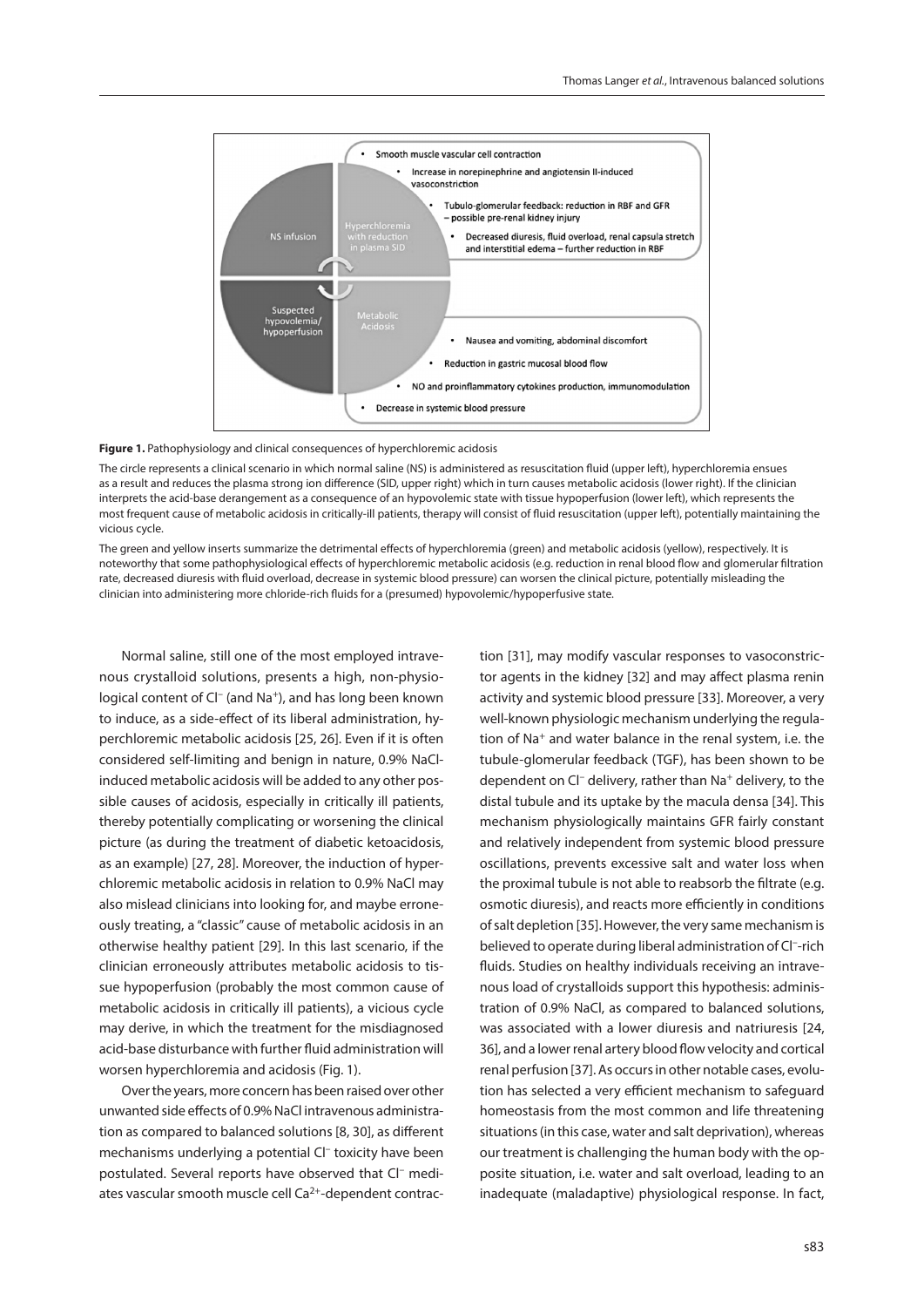following this reasoning, a possible further detrimental consequence of the relatively slower diuretic response to the infusion of Cl–-rich crystalloids may be fluid overload [38]. Increased extracellular volume [29, 37] can in fact cause an increase in central venous pressure and renal venous engorgement, which reduce trans-renal pressure gradient and flow, as well as interstitial oedema which increases renal interstitial pressure due to the relatively non-expansible kidney capsula [39]. Moreover, increased central venous pressure is commonly associated with increased intra-abdominal pressure, a situation that in turn can lead to fluid accumulation in relation to the reduction in venous return and cardiac output [40]. All these mechanisms can cause kidney hypoperfusion and damage.

The kidney is not the only organ on which a potentially detrimental effect of Cl–-rich fluid administration has been studied. Healthy volunteers challenged with a intravenous administration of a bolus of 0.9% NaCl have complained of abdominal discomfort [41]. Similarly, in elderly patients receiving intraoperatively a fluid replacement with 0.9% NaCl, a decrease in gastric mucosal perfusion, assessed by gastric tonometry, has been reported [42]. These reports raise the concern that Cl–-mediated vasoconstriction and the associated reduction in blood flow is operating also at the splanchnic level, even though the role of Cl– and hyperchloremia *per se*, as compared to the role of acidosis, cannot be clearly separated based upon these studies [43, 44].

Finally, an effect of hyperchloremic acidosis on the function of the immune system has been postulated based upon experimental studies in septic animals, in which an intravenous administration of HCl aimed at achieving a specific targeted pH increased plasma nitric oxide levels and pro-inflammatory cytokines [45, 46]. Moreover, a study on septic rats resuscitated with intravenous administration of either 0.9% NaCl or a balanced solution (Plasma-Lyte), showed the development of hyperchloremic metabolic acidosis, as associated with an increased IL-6 levels, incident acute kidney injury (AKI) and a higher mortality rate in those receiving 0.9% NaCl [30]. Although the association between hyperchloremia and immune system dysfunction is far from proof of causality, it is worth mentioning that in a retrospective analysis of a large hospital claims database, patients receiving only 0.9% NaCl perioperatively showed a higher probability of developing a major postoperative infection, as compared to patients receiving only Plasma-Lyte [29].

## **RENAL TRANSPLANTATION AND INTRAVENOUS FLUIDS**

The choice of intravenous fluids in patients with renal failure (either acute or chronic) is particularly challenging, as these patients have, by definition, an impaired renal handling of water and main electrolytes. Renal transplantation is the typical clinical situation in which considerable amounts of intravenous fluids are administered normally to patients with end-stage renal disease. Indeed, despite some controversies [47], patients undergoing renal transplantation still receive, in many centres, large amounts of intravenous fluids (up to 30 mL kg $^{-1}$ h $^{-1}$ ), in the attempt to increase their intravascular volume and therefore improve graft function [48]. A survey recently performed in the United States pointed out that 0.9% NaCl, and 0.9% NaCl-based intravenous solutions, were the most commonly employed intravenous solutions during renal transplantation. The major reason for this choice was the selection of a K<sup>+</sup>-free solution [49], in the attempt to avoid hyperkalemia in patients with reduced potassium excretion capabilities.

However, as discussed above, the intravenous administration of large amounts of 0.9% NaCl, having a SID*inf* equal to zero, induces always hyperchloremic metabolic acidosis, thereby potentially leading *per se* to the development of hyperkalemia, and may affect renal function, in relation to the detrimental effects of hyperchloremia. A few randomized controlled studies have compared, in patients undergoing renal transplantation, the intravenous administration of 0.9% NaCl with the intravenous administration of different balanced solutions, all of which containing K+ within plasmatic ranges (Table 3) [50−53]. While no significant difference in graft function was observed, all studies clearly documented a higher incidence of hyperchloremia and acidosis in patients receiving 0.9% NaCl as compared to patients receiving intravenous balanced solutions. It is noteworthy that no difference was observed regarding plasmatic concentrations of K+ and events of hyperkalemia between the two groups.

Taken together, these data strongly support the avoidance of 0.9% NaCl and other possible intravenous fluids causing metabolic acidosis in patients with acute or chronic renal failure, as well as during renal transplantation, and provide the first solid data on the safety of employing K+ containing balanced solutions for volume replacement and maintenance in this specific clinical setting.

#### **CLINICAL EVIDENCE**

Despite the strong physiological rationale and the accumulation of data suggesting possible harms for the use of 0.9% NaCl for several years, the first large randomized controlled trial investigating a possible long-term and clinically relevant benefit of a balanced solution over an unbalanced solution for fluid resuscitation or volume maintenance, has been concluded just very recently [9]. Indeed, several clinical trials, even designed as prospective and randomized studies [54, 55], had been conducted aimed at comparing several physiological effects of the two categories of intravenous solutions, whereas the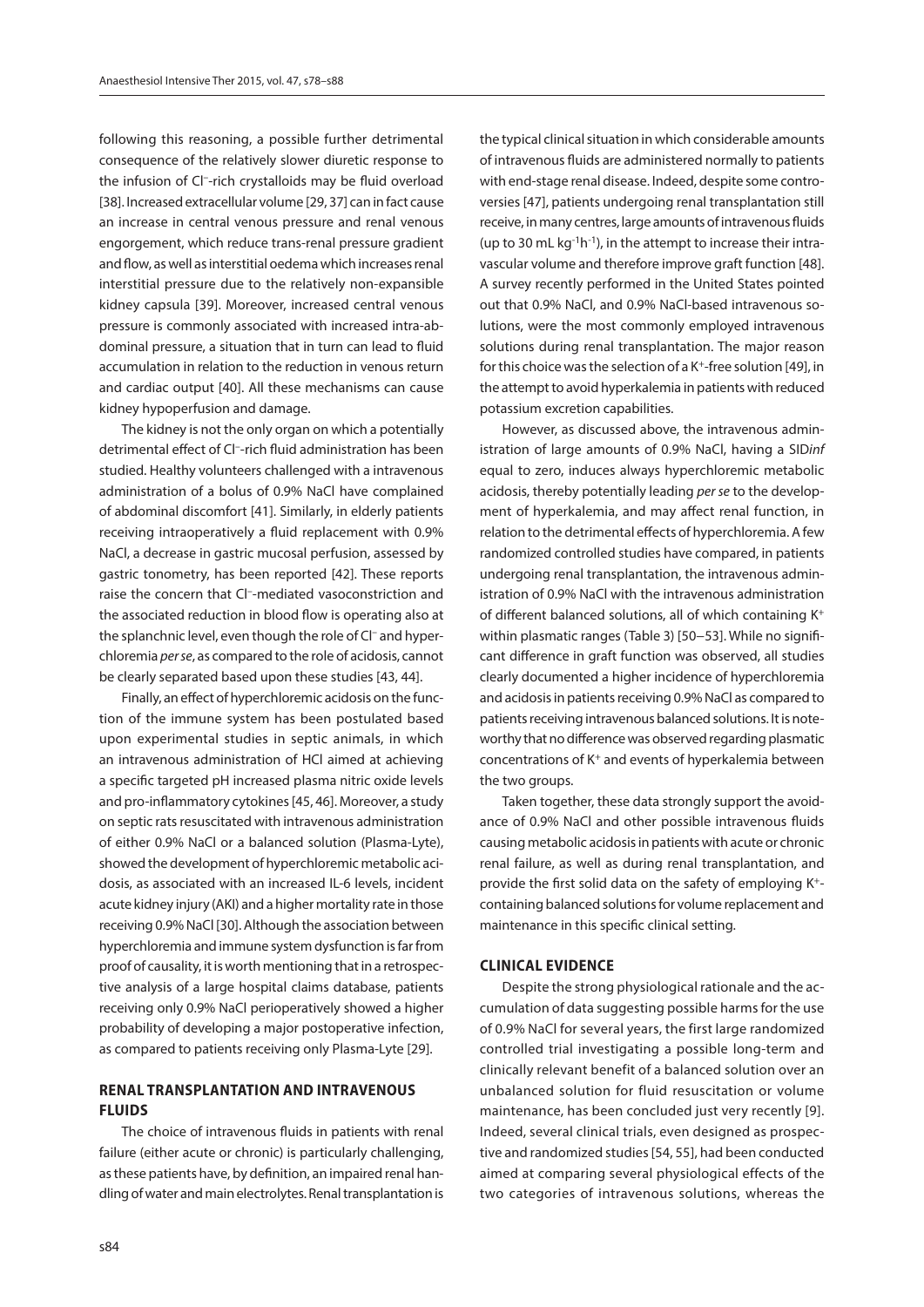| Table 3. Clinical trials on the use of fluids during renal transplantation |              |     |                                     |        |                                 |                                                            |                                           |                                              |                                            |                                                       |
|----------------------------------------------------------------------------|--------------|-----|-------------------------------------|--------|---------------------------------|------------------------------------------------------------|-------------------------------------------|----------------------------------------------|--------------------------------------------|-------------------------------------------------------|
| First author<br>[reference]                                                | Study type   |     | Living donor<br>Groups<br>$[n, \%]$ |        | Intra-operative<br>fluid volume | procedure [minutes]<br>Duration of                         | Mean AK [mEq L <sup>-1</sup> ]            | Mean ApH                                     | Mean ACI [mEq L <sup>-1</sup> ]            | creatinine [mg dL <sup>-1</sup> ]<br>Mean POD 3 serum |
| D'Malley [50]                                                              | Double blind |     | 48 (94%)                            | E      | 5.85 L                          | 336*                                                       | $NS = +0.3$<br>$LR = +0.1$                | $NS = -0.11$<br>$LR = +0.01$                 | $NS = n/a$<br>$LR = n/a$                   | $NS = 2.3$<br>$LR = 2.1$                              |
| Khajavi [51]                                                               | Double blind | 52  | 52 (100%)                           | š<br>q | 60 mL kg <sup>-1</sup>          | n/a                                                        | $NS = +0.5$<br>$LR = -0.5$                | $-R = -0.005$<br>$NS = -0.06$                | $NS = n/a$<br>$LR = n/a$                   | $N = 1.9$<br>$LR = 2.1$                               |
| Hadimioglu [52]                                                            | Double blind | 8   | 90 (100%)                           | ≌<br>≌ | 2.80L                           | 119§                                                       | $NS = -0.3$<br>$LR = -0.3$<br>$PL = -0.3$ | $NS = -0.08$<br>$LR = -0.02$<br>$PL = +0.02$ | $NS = +21.2$<br>$LR = +3.3$<br>$PL = +1.7$ | $LR = 1.8$<br>$PL = 1.9$<br>$NS = 2.1$                |
| Potura [53]                                                                | Open label   | 150 | 0(0%                                | ž      | 1.75L                           | 74§                                                        | $NS = +0.8$<br>$E_1 = +0.6$               | $NS = n/a$<br>$E = n/a$                      | $NS = n/a$<br>$E = n/a$                    | $NS = 5.8$<br>$E = 6.2$                               |
| NS — normal saline (0.9% Nactated Ringer's; Ei — ELO-MEL isoton; POD —     |              |     |                                     |        |                                 | post-operative day; * operating room time; § surgical time |                                           |                                              |                                            |                                                       |

scientific community still needed an understanding of whether such physiological effects (i.e. on acid-base equi librium, on renal function and other organs) translated into a survival difference (Table 4). As we will see below, although the SPLIT trial has made an important step ahead within this issue [9], many questions are still open regarding the possible efficacy (or neutral clinical effect) of intravenous balanced solutions.

An important aspect related to the apparent lack of solid evidence supporting the use of specific types of crystalloids (or colloids) may rely on an unclear focus of the research conducted so far, which actually has led to clinical trials approaching this issue from different perspectives, sum marized here.

## *UNBALANCED INTRAVENOUS SOLUTIONS IN RELATION TO OUTCOME*

Firstly, is 0.9% NaCl intravenous solution more dan gerous than intravenous balanced solutions? In a large retrospective analysis of a hospital claims database, Shaw AD *et al*. examined patients undergoing major abdominal surgery and receiving only 0.9% NaCl, and compared them to patients receiving only  $Ca^{2+}$ -free balanced solutions on the day of surgery [29]. Indeed, patients receiving 0.9% NaCl showed a higher incidence of postoperative infections, a greater incidence of the use of renal replacement therapy and a higher unadjusted mortality rate, as compared to those receiving intravenous balanced solutions. It is note worthy that when the analysis was adjusted for possible confounding covariates, no difference in mortality rates was observed between the two groups. Moreover, the same group of researchers investigated the same hypothesis, in a large cohort of patients receiving crystalloids during the first 48 hours after the development of systemic inflamma tory response syndrome (SIRS) [56]. After the application of a propensity-matched cohort methodology, patients in the 0.9% NaCl group showed greater in-hospital mortality, length of hospital stay and frequency of readmission at 90 days than patients in the  $Ca^{2+}$ -free balanced group, even after adjustments for Acute Physiology Score and baseline covariates.

## *INTRAVENOUS CHLORIDE LOAD IN RELATION TO OUTCOME*

Secondly, is the total Cl<sup>-</sup> load intravenously administered to patients associated with outcome? Yunos *et al.*, in the first large prospective before-and-after study, compared a Cl<sup>-</sup>-restrictive strategy, which was applied to fluid therapy of all consecutive ICU admissions over 6 months, to the Cl – -permissive strategy over the same 6 months period of the previous year [8]. After the introduction of the Cl<sup>-</sup>-restrictive intravenous fluid strategy, the use of 0.9% NaCl and gelatins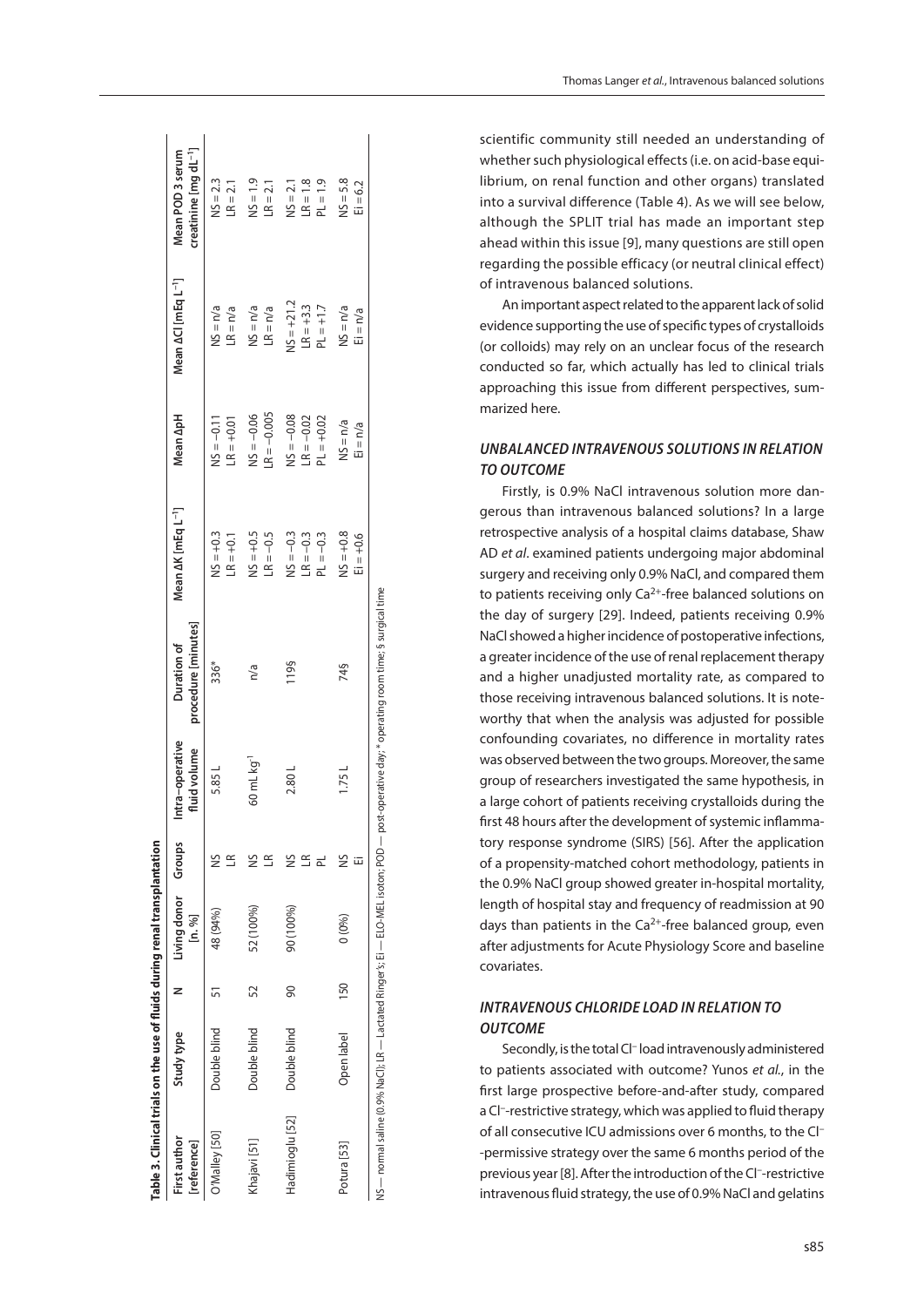| <b>First author</b><br><b>[reference]</b> | Design                                      | N     | <b>Fluids compared</b>                                                                                                                                                                                                  | <b>Outcomes</b>                                                                                                                                                            |
|-------------------------------------------|---------------------------------------------|-------|-------------------------------------------------------------------------------------------------------------------------------------------------------------------------------------------------------------------------|----------------------------------------------------------------------------------------------------------------------------------------------------------------------------|
| Yunos [8]                                 | Obervational,<br>prospective,<br>open label | 1533  | Chloride-rich fluids (0.9% NaCl, 4%<br>succinylated gelatin solution, 4%<br>albumin in sodium chloride) vs.<br>chloride-poor balanced solutions<br>(Hartmann's solution, Plasma-Lyte 148,<br>poor chloride 20% Albumex) | Serum creatinine, AKI, need for RRT, in-hospital<br>and ICU LOS, survival                                                                                                  |
| Mahajan [54]                              | RCT,<br>double-blind                        | 22    | 0.9% NaCl vs. Lactated Ringer's                                                                                                                                                                                         | Acid-base, electrolytes, fluids, in-hospital LOS and<br>in-hospital mortality                                                                                              |
| Shaw [29]                                 | Observational,<br>retrospective             | 3704  | 0.9% NaCl vs. Plasma-Lyte (A or 148)                                                                                                                                                                                    | Respiratory failure, cardiac complications,<br>infections, gastrointestinal dysfunction, acute renal<br>failure, electrolytes, acid-base, re-hospitalization,<br>mortality |
| Young JB [55]                             | RCT.<br>double-blind                        | 65    | 0.9% NaCl vs. Plasma-Lyte A                                                                                                                                                                                             | Acid-base, electrolytes, coagulation rate, fluids,<br>urinary output, organ failure, in-hospital and ICU<br>LOS, in-hospital mortality                                     |
| Shaw [57]                                 | Observational,<br>retrospective             | 3116  | 0.9% NaCl vs. calcium-free balanced<br>solutions (Plasma-Lyte or Normosol)*                                                                                                                                             | Mortality, in-hospital complications, electrolytes,<br>acid-base, in-hospital LOS, readmission                                                                             |
| Raghunathan [58]                          | Observational,<br>retrospective             | 6730  | 0.9% NaCl vs. 0.9% NaCl and balanced<br>solutions (mainly Lactated Ringer's)                                                                                                                                            | In-hospital mortality, acute renal failure, ICU and<br>hospital LOS                                                                                                        |
| Raghunathan [59]                          | Observational,<br>retrospective             | 60734 | 0.9% NaCl vs 0.9% NaCl and balanced<br>solutions (mainly Lactated Ringer's) vs<br>0.9% NaCl and colloids (mainly albumin)<br>vs. 0.9% NaCl and balanced solutions and<br>colloids                                       | In-hospital mortality, hospital LOS, costs                                                                                                                                 |
| Young PJ [9]                              | RCT, double-<br>crossover,<br>double blind  | 2092  | 0.9% NaCl vs. Plasma-Lyte 148                                                                                                                                                                                           | AKI, need for RRT, mechanical ventilation,<br>in-hospital and ICU LOS, mortality                                                                                           |

| Table 4. Clinical trials comparing balanced solutions and 0.9% NaCl including mortality as primary or secondary outcome |  |  |  |
|-------------------------------------------------------------------------------------------------------------------------|--|--|--|
|-------------------------------------------------------------------------------------------------------------------------|--|--|--|

LOS — length of stay; AKI — Acute Kidney Injury; RRT — Renal Replacement Therapy; \* Both groups were allowed to receive other fluid types (0.9% NaCl, Lactated Ringer's, 0.45% NaCl)

decreased significantly, and, consequently, the amount of Cl– administered to patients also decreased significantly. In association with the modification of the fluid strategy, the authors observed a reduction in the incidence of AKI, as assessed according to the Risk, Injury, Failure, Loss and End-stage kidney injury (RIFLE) criteria, especially in the injury and risk classes (14% vs. 8.4%, *P* < 0.001), as well as a reduction in the use of renal replacement therapies (10% vs.  $6.3\%$ ,  $P = 0.005$ ), even after adjustments for covariates. Following the same hypothesis, although through a retrospective analysis of a large cohort of patients with SIRS, Shaw *et al.* observed a direct correlation of both the total amount of Cl– intravenously received and the associated increase in serum Cl<sup>-</sup> concentration during fluid resuscitation with an increased risk of death [57]. Such an association appeared to be independent of the total amount of fluids administered.

## *BALANCED INTRAVENOUS SOLUTIONS IN RELATION TO SAFETY AND SURVIVAL*

Thirdly, are intravenous balanced solutions safer overall and do they provide a survival advantage as compared to intravenous unbalanced solutions, especially in patients with sepsis, in whom early fluid therapy is a crucial part of the clinical treatment? This issue has been addressed by the same group of investigators in two large retrospective studies performed on the same large clinical database in two different cohorts of patients with sepsis [58, 59]. In the first one, the authors showed a decrease in in-hospital mortality for any increase in the fraction of balanced solutions over the total amount of fluids intravenously received for the initial resuscitation (2 days), irrespective of the total amount of fluids received [58]. In the second study, the administration of intravenous balanced solutions in association with 0.9% NaCl appeared to be associated with a lower in-hospital mortality and a similar length of stay and costs per day as compared to the exclusive administration of 0.9% NaCl [59].

#### **THE SPLIT TRIAL**

In October 2015, the SPLIT trial (the 0.9% saline vs. Plasma-Lyte 148 for Intensive Care Unit Fluid Therapy), the first large randomized controlled trial comparing the clinical effects of two different types of crystalloids, was finally published, after the conclusion of patient enrolment in October 2014 [9]. In this double-blind, cluster randomized, double-crossover trial, conducted in 4 ICUs in New Zealand, 2,278 ICU patients in need of crystalloid fluid therapy were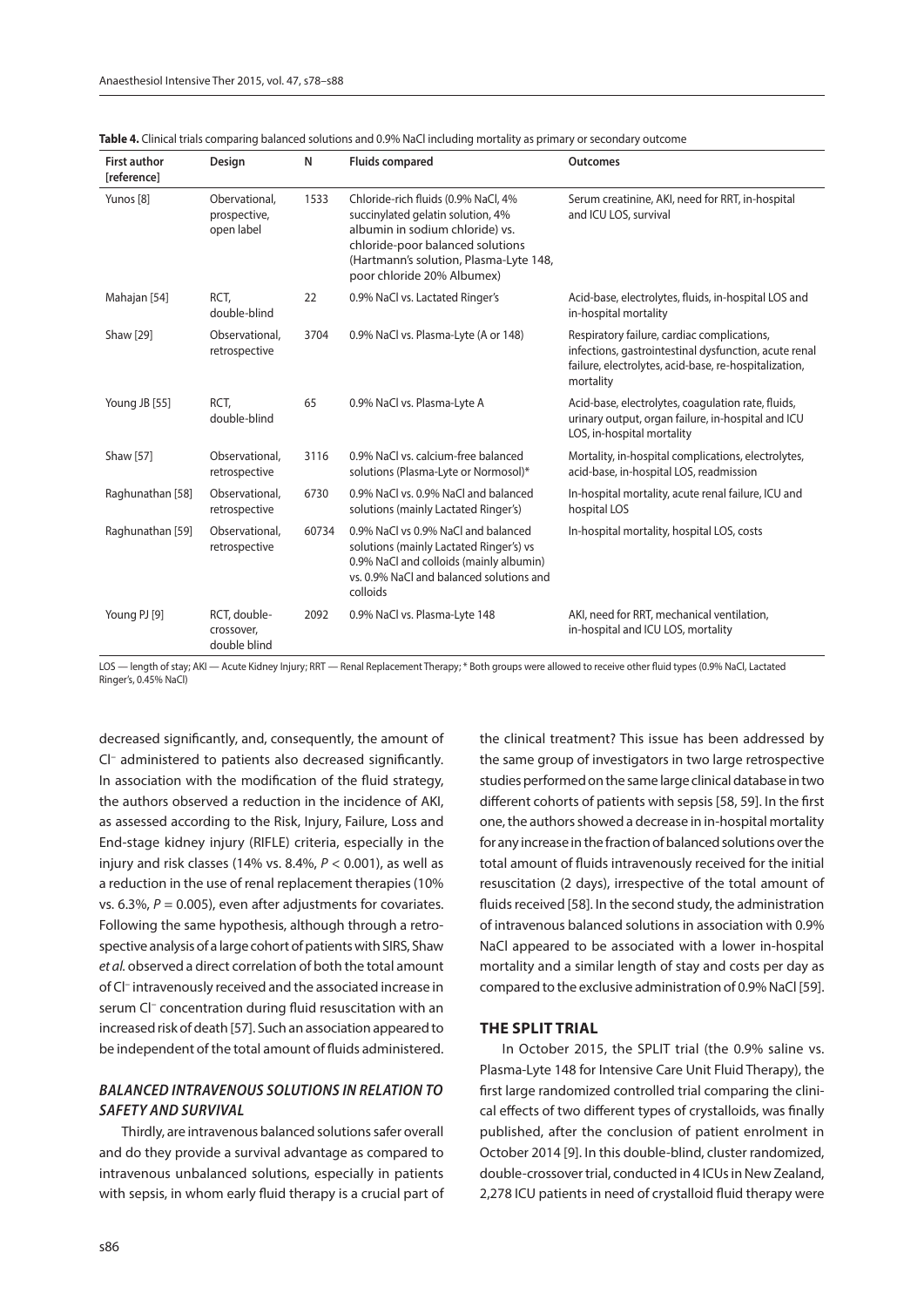enrolled to receive either 0.9% NaCl or Plasma-Lyte 148, as a balanced solution, according to an alternating block of 7-weeks for each specific ICU. The study was designed to evaluate, as the primary outcome, the proportion of patients with AKI during the first 90 days after enrolment, and to assess several clinically relevant endpoints as secondary outcomes. In contrast to the hypothesis, the authors observed an identical proportion of patients developing AKI in the two groups of treatments (9.6% in the balanced solutions group vs. 9.2% in the 0.9% NaCl group), as well as a similar use of renal replacement therapy and in-hospital mortality.

Although the trial was conducted and analyzed with a rigorous methodology and represents a very important step ahead in the field, it presents some limitations, an aspect which leaves important questions unanswered. In particular, the study population included was composed, in its vast majority, of post-operative patients, after elective surgery (especially cardiovascular procedures), with small incidence of co-morbidities, a low severity (as assessed by the Acute Physiology and Chronic Health Evaluation [APACHE] II score [60]), and including small percentages of high-risk patients (less than 5% for patients with sepsis). Consequently, most of the patients in both groups received very small amounts of intravenous study fluids (2L as median values, during the study period), limiting, therefore, their exposure to the treatment under investigation. Moreover, no data on the effects of the two treatments on plasma Cl– concentration have been measured, making therefore impossible to assess the potential determinant of the deterioration of renal function during fluid therapy. As the authors concluded, these findings, whereas showing neutral effects of the two strategies in post-operative patients, leave unsolved the potential effects of intravenous balanced solutions in high-risk populations, more exposed to fluid therapy and at risk of AKI.

### **CONCLUSIONS**

Both the introduction in clinical practice of intravenous balanced crystalloids solutions and the findings collected on their use in comparison with the traditional administration of 0.9% NaCl, have brought a new awareness in the field of fluid therapy. As even the type of solutions may affect patient-centred clinical outcome, including survival, such fluids should be considered as "drugs" [1]. The type of fluid, the dose, the rate of administration, the timing and the duration of the treatment are all equally important. Intravenous balanced solutions have potentially several physiologically relevant advantages, although the actual translation of such rationale into clinically relevant outcomes is still unclear. Moreover, the "ideal" intravenous balanced solution including all the characteristics necessary for such definition (least effect on acid-base, and electrolyte content equal to that of plasma), has instead of have not yet become available. The SPLIT trial, the first large randomized controlled trial prospectively comparing the effects of a balanced solution (Plasma-Lyte 148) with those of 0.9% NaCl in critically ill patients showed, unexpectedly, precise equipoise between the two treatments, although presenting important limitations [9]. Whether or not the use of intravenous balanced solutions is beneficial in high-risk patient categories (sepsis, trauma, burns), when exposed to larger amounts of fluids or when at higher risk of AKI, still needs to be investigated. Moreover, further research on the potential mechanisms underlying the clinical effects observed on specific types of crystalloid solutions is warranted.

#### **ACKNOWLEDGEMENTS**

- 1. The authors declare no financial disclosure with regard to the content of this review.
- 2. The authors declare no conflict of interest with regard to the content of this review.

#### **References:**

- 1. *Myburgh JA, Mythen MG:* Resuscitation fluids. N Engl J Med 2013; 369: 1243−1251. doi: 10.1056/NEJMra1208627.
- 2. *Perel P, Roberts I, Ker K:* Colloids versus crystalloids for fluid resuscitation in critically ill patients. Cochrane Database Syst Rev 2013; 2: CD000567. doi: 10.1002/14651858.CD000567.pub6.
- 3. *Raghunathan K, Murray PT, Beattie WS et al.:* Choice of fluid in acute illness: what should be given? An international consensus. Br J Anaesth 2014; 113: 772−783. doi: 10.1093/bja/aeu301.
- 4. *Raghunathan K, Nailer P, Konoske R:* What is the ideal crystalloid? Curr Opin Crit Care 2015; 21: 309−314. doi: 10.1097/MCC.0000000000000218.
- 5. Awad S, Allison SP, Lobo DN: The history of 0.9% saline. Clin Nutr 2008; 27: 179−188. doi: 10.1016/j.clnu.2008.01.008.
- 6. *Guidet B, Soni N, Della RG et al.:* A balanced view of balanced solutions. Crit Care 2010; 14: 325. doi: 10.1186/cc9230.
- 7. *Langer T, Ferrari M, Zazzeron L et al.:* Effects of intravenous solutions on acid-base equilibrium: from crystalloids to colloids and blood components. Anaesthesiol Intensive Ther 2014; 46: 350−360. doi: 10.5603/AIT.2014.0059.
- 8. *Yunos NM, Bellomo R, Hegarty C et al.:* Association between a chloride- -liberal vs. chloride-restrictive intravenous fluid administration strategy and kidney injury in critically ill adults. JAMA 2012; 308: 1566−1572. doi: 10.1001/jama.2012.13356.
- 9. *Young P, Bailey M, Beasley R et al.:* Effect of a buffered crystalloid solution vs. saline on acute kidney injury among patients in the intensive care unit: the SPLIT Randomized Clinical Trial. JAMA 2015; 314 : 1701−1710. doi: 10.1001/jama.2015.12334.
- 10. *Schrier RW:* The sea within us: disorders of body water homeostasis. Curr Opin Investig Drugs 2007; 8: 304−311.
- 11. *Carlesso E, Maiocchi G, Tallarini F et al.:* The rule regulating pH changes during crystalloid infusion. Intensive Care Med 2011; 37: 461−468. doi: 10.1007/s00134-010-2095-y.
- 12. *Van Regenmortel N, Jorens PG, Malbrain ML:* Fluid management before, during and after elective surgery. Curr Opin Crit Care 2014; 20: 390−395. doi: 10.1097/MCC.0000000000000113.
- 13. *Stewart PA:* Independent and dependent variables of acid-base control. Respir Physiol 1978; 33: 9−26.
- 14. *Fencl V, Leith DE:* Stewart's quantitative acid-base chemistry: applications in biology and medicine. Respir Physiol 1993; 91: 1−16.
- 15. *Langer T, Carlesso E, Protti A et al.:* In vivo conditioning of acid-base equilibrium by crystalloid solutions: an experimental study on pigs. Intensive Care Med 2012; 38: 686−693. doi: 10.1007/s00134-011-2455-2.
- 16. *Lee JW:* Fluid and electrolyte disturbances in critically ill patients. Electrolyte Blood Press 2010; 8: 72−81. doi: 10.5049/EBP.2010.8.2.72.